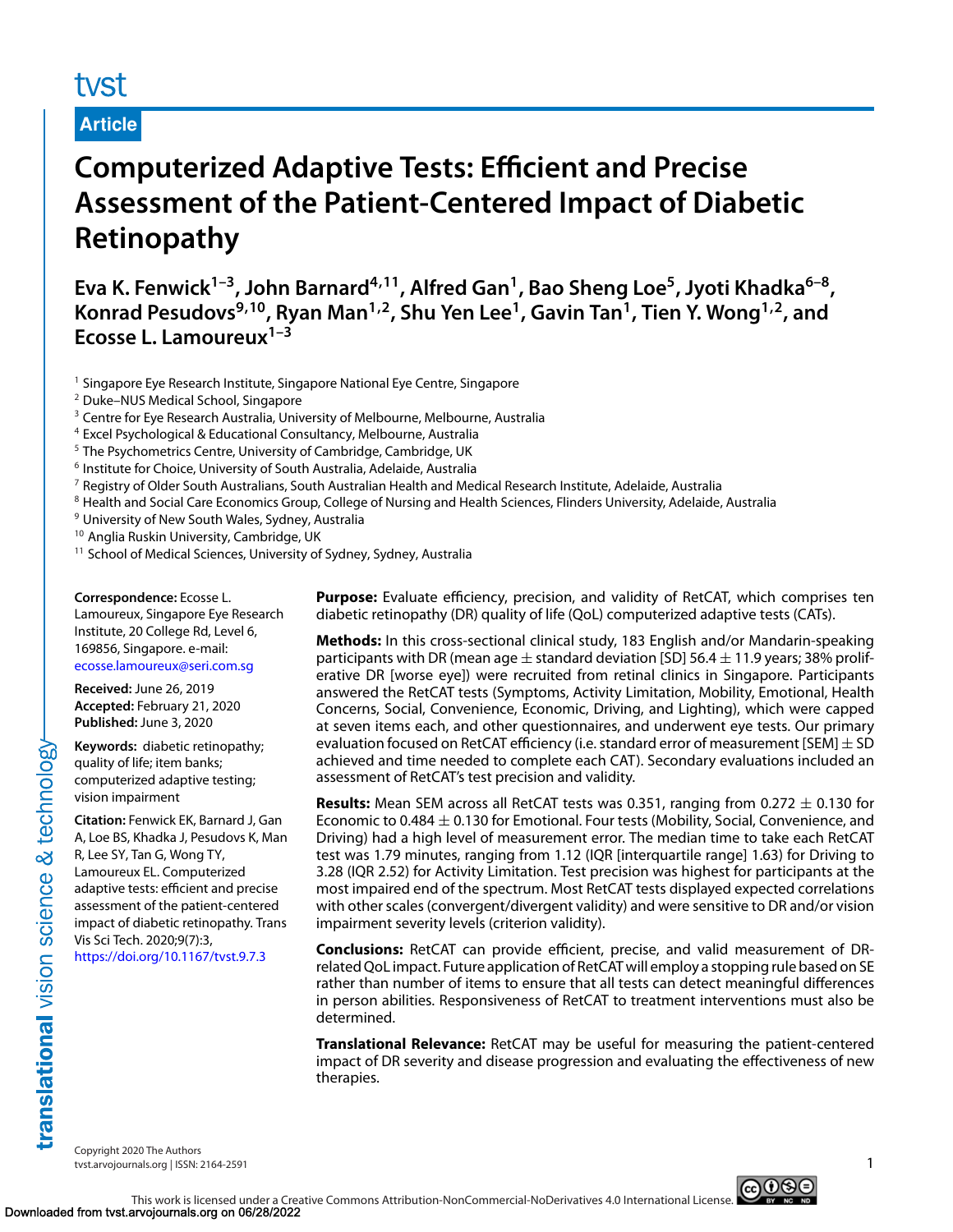### **Introduction**

Diabetic retinopathy (DR) is a potentially sightthreatening microvascular complication of diabetes<sup>1</sup> that can have a detrimental impact on patients' visual functioning and socioemotional well-being.<sup>2–4</sup> Measuring the impact of disease and treatment effectiveness from the patient's perspective using patient-reported outcome measures (PROMs) is now mandated by decision-makers such as the Food and Drug Administration.<sup>[5](#page-10-0)</sup> However, there are currently no DR-specific PROMs that measure the impact of the disease across the spectrum of quality of life  $(QoL)$ .<sup>[6](#page-10-0)</sup> Moreover, currently available PROMs in ophthalmology are paper- and pencil-based, which means they are inflexible (the number and order of items are fixed) and burdensome to administer (many questionnaires comprise >20 items, and patients have to answer every question). $<sup>7</sup>$ </sup>

These limitations can be overcome by the use of item banking and computerized adaptive testing (CAT) systems. $8$  An item bank is a pool of items (questions) measuring a latent construct, such as "Activity Limitation," that is (usually) calibrated using item response theory  $\text{(IRT)}$ <sup>[9](#page-10-0)</sup>. The items are administered from the bank using CAT algorithms, which customize the test for each test-taker by offering items that are most informative for the respondent at that point in the test.<sup>10</sup> The CAT selects each item according to the test-taker's previous responses and stops administering items when the stopping criterion (e.g., precision level or maximum number of items) is reached. Because items are targeted to the test-taker's level of the construct, test length can be minimized without loss of precision, making CAT tests more efficient than paper–pencil questionnaires. Moreover, with automated scoring and realtime feedback, CATs are ideal for use in clinical and research settings.<sup>[11](#page-10-0)</sup>

In previously published work, we developed and psychometrically tested item banks to measure the impact of DR across ten domains of  $QoL$ ,  $12-14$  and based on these promising findings, we subsequently developed ten final CATs. The aim of the current study is to evaluate the performance of our ten DR-QoL CATs—"RetCAT"—in a clinical sample of patients across the severity spectrum of DR, following the approach outlined in previous similar studies in other health fields.<sup>[15–19](#page-10-0)</sup> Our primary evaluation includes a practical assessment of test efficiency (i.e., standard error of measurement [SEM] achieved and time needed to complete each CAT). Secondary evaluations include (1) a psychometric evaluation, including content range coverage, item exposure rate (IER), and test precision; and (2) a validity assessment of the score estimates derived by each CAT using classical test theory (CTT) methods.

### **Methods**

#### **Study Design and Participants**

Participants in our cross-sectional study were consecutively recruited from retinal clinics at the Singapore National Eye Centre (SNEC) between December 2016 and June 2018. English- and/or Mandarinspeaking participants aged  $\geq 21$  years of Chinese, Malay, or Indian ethnicity with a primary diagnosis of DR and type 2 diabetes were included in the study. Those with significant hearing or cognitive impairment (measured by the 6-item Cognitive Impairment Test  $[6-CT]$ ,<sup>20</sup> physical disability excluding them from participating in the study protocol, and/or other ocular comorbidity affecting visual functioning (e.g., age-related macular degeneration, glaucoma, or latestage cataract) were ineligible. For our convenience sample, we implemented a purposive recruitment strategy whereby we aimed to recruit approximately 60% Chinese (English- or Mandarin-speaking), 20% Malay, and 20% Indian participants, reflecting the ethnic split within Singapore. We also aimed to recruit patients across the spectrum of DR severity, according to the following allocations: 20% each mild and moderate nonproliferative DR (NPDR) and 60% severe NPDR and proliferative DR (PDR).

Participants underwent a standardized testing protocol conducted in either English ( $n = 131, 71.6\%$ ) or Mandarin ( $n = 52$ , 28.4%), including collection of clinical, sociodemographic, and other questionnaire data, at the Singapore Eye Research Institute clinic in SNEC. The study had ethical approval from the Singapore Eye Research Institutional Review Board (#2016/2763) and all participants provided written informed consent. The study was conducted in accordance with the Declaration of Helsinki.

#### **DR QoL Item Banks**

The development and psychometric assessment of our DR-QoL CATs have been described in detail previously. [12–](#page-10-0)14 In brief, domains and items were developed from extant vision-related questionnaires, published qualitative literature, focus groups, and semi-structured interviews with clinical experts and 57 patients with DR.[12](#page-10-0) Domains and items were subsequently revised using a process of winnowing and binning, after which there were 314 items spread across nine QoL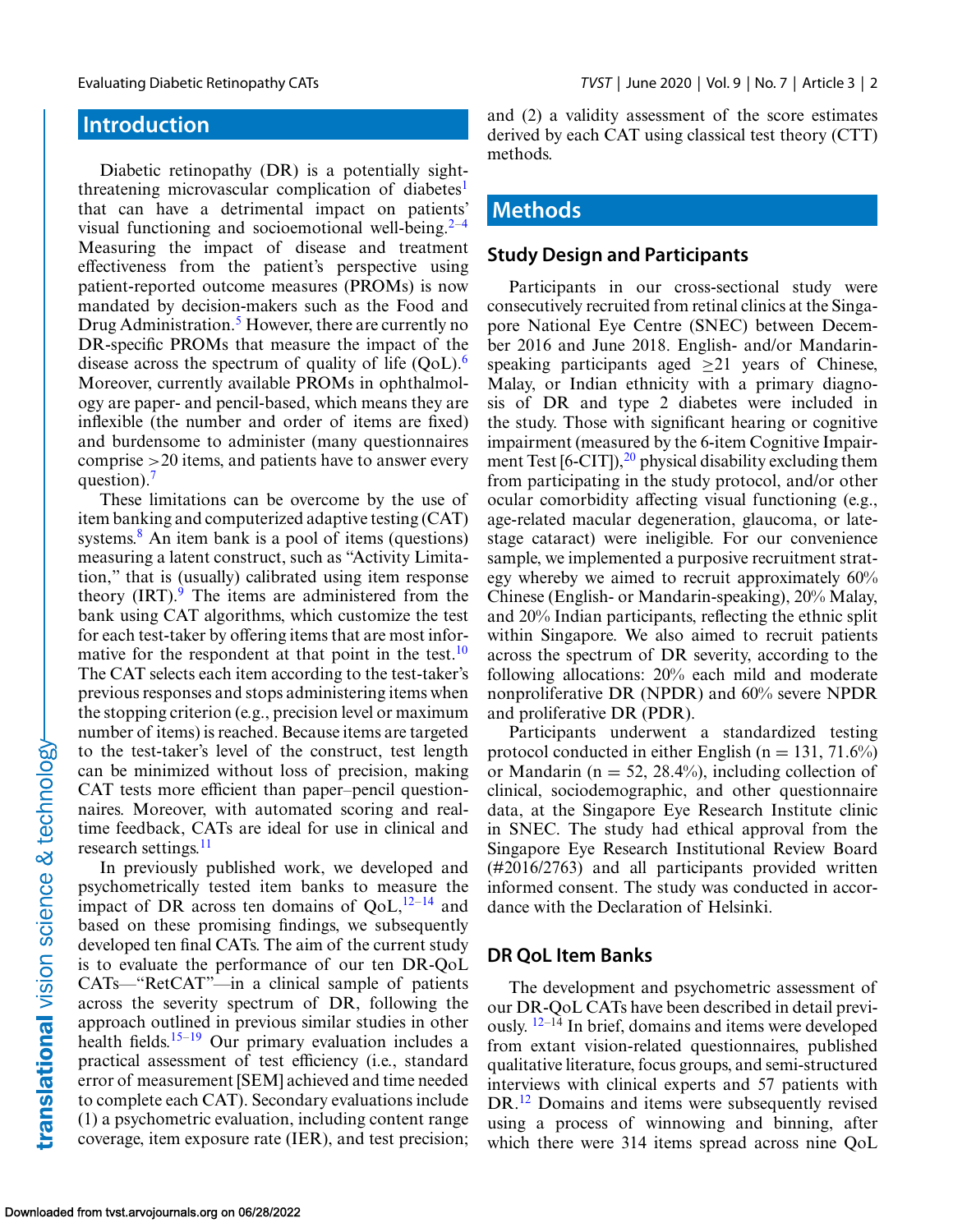domains.[13](#page-10-0) Following in-depth psychometric testing using Rasch analysis with Winsteps software, version 3.91.2 (Winsteps, Chicago, IL), $^{21}$  $^{21}$  $^{21}$  the final number of items was 252 spread across eight QoL domains: Visual Symptoms  $(n = 18)$ , Activity Limitation  $(n = 92)$ , Mobility  $(n = 17)$ , Emotional  $(n = 45)$ , Health Concerns ( $n = 35$ ), Convenience ( $n = 20$ ), Driving  $(n = 15)$ , and Lighting  $(n = 10)$ .<sup>[14](#page-10-0)</sup> Three domains— Ocular Surface Symptoms ( $n = 10$ ), Social ( $n = 21$ ), and Economic ( $n = 12$ )—failed to reach optimal fit to the Rasch model and were temporarily set aside. Subsequent work to optimize the psychometric properties of these problematic scales resulted in two of the three domains—Social (n = 20) and Economic (n = 15) reaching adequate fit to the Rasch model. Therefore, in this study, we report CAT evaluation results for ten QoL domains, comprising a total of 287 items.

#### **Linguistic and Cultural Adaptation of the Item Banks**

Before development of the CATs, items were linguistically and culturally adapted into local parlance via consultation with an expert panel (Supplementary Table S1). Following an iterative process, a total of 75 items (30%) underwent some level of modification Most were minor (e.g., SocialQ16 "Meeting a partner" changed to "Looking for a partner"), while some were more substantial (e.g., Visual SymptomsQ17 "Difficulty distinguishing contrast" changed to "Difficulty telling the difference between similar tones and shades"). Following cultural adaptation, the item banks were professionally translated and back-translated into Mandarin. As appropriate translations were not possible for three items in the Emotional item bank, these items were excluded from the Mandarin Emotional CAT, leaving a total of 42 items available for administration.

#### **Development of CAT**

CATs for each domain were developed by Excel Psychological & Educational Consultancy. Using the known Rasch difficulty estimates of each category within each question, Monte Carlo simulations were used to generate abilities for cohorts of 1000 hypothet-ical test-takers.<sup>[22](#page-10-0)</sup> No constraints were placed on exposure or content, as it was assumed that each domain was unidimensional with locally independent items. To minimize idiosyncrasies in the simulations, different random seeding was used in a number of replications of the same and different requirements.

For each domain an initial simulation was based on normal (N  $\sim$ 0,1) distributions with abilities in the interval  $(-3,3)$  logits. No restrictions on the number of items were initially set and the precision in terms of the standard error (SE) of each ability estimate was stepwise reduced as SE <0.50, SE <0.40, SE <0.35, SE  $\leq$ 0.30, and SE  $\leq$ 0.25. Positively and negatively skewed ability estimate distributions were then explored. As simulations suggested that most domains achieved SE  $\leq$ 0.35 with seven items, RetCAT was capped to administer seven questions from each domain; that is, 70 questions overall.

#### **Assessment of DR and Visual Acuity and Related Definitions**

Digital retinal photographs of two fields (macula and optic disc) were obtained in both eyes. DR was graded according to the modified Airlie House classification system for the Early Treatment Diabetic Retinopathy Study<sup>[23](#page-10-0)</sup> as level 10 ("no DR"), levels 14 and 15 ("questionable DR," hemorrhage present, without any definite microaneurysm [MA]), level 20 ("minimal DR," MA only, with no other retinopathy lesions present), level 35 ("mild NPDR," MA and one or more hemorrhage or MA standard photograph 2A, hard exudates, venous loops, questionable cotton wool spot [CWS], intraretinal microvascular abnormality [IRMA], or venous beading), levels 43–47 ("moderate NPDR," MA and one or more CWS, IRMA standard photograph 8A), level 53 ("severe NPDR," MA and one or more venous beading, hemorrhage or MA 2A, IRMA 8A), levels 61–64 ("mild PDR," scatter laser photocoagulation scars, with retinopathy levels of 31–51), level 65 ("moderate PDR," PDR less than high-risk characteristics, as defined in the Diabetic Retinopathy Study), level 71 ("severe PDR," PDR with high-risk characteristics), levels 81 and 85 ("advanced PDR," fundus partially obscured or retina detached, total vitreous hemorrhage), or level 90 ("inactive PDR," laser scars and/or fibrous proliferation present but new vessels absent).

Presenting distance visual acuity (PDVA) was measured in the left, right, and both eyes using a logarithm of the minimum angle of resolution (LogMAR) number chart (Lighthouse International, New York) at a distance of 4 m with habitual correction (if any). If no numbers could be read at 4 m, the participant was moved to 3, 2, or 1 m or assessed as counting fingers, hand movements, perception of light, or no light perception, as required. If PDVA was  $>0.30$  log units  $( $6/12$  Snellen), pinhole was$ performed.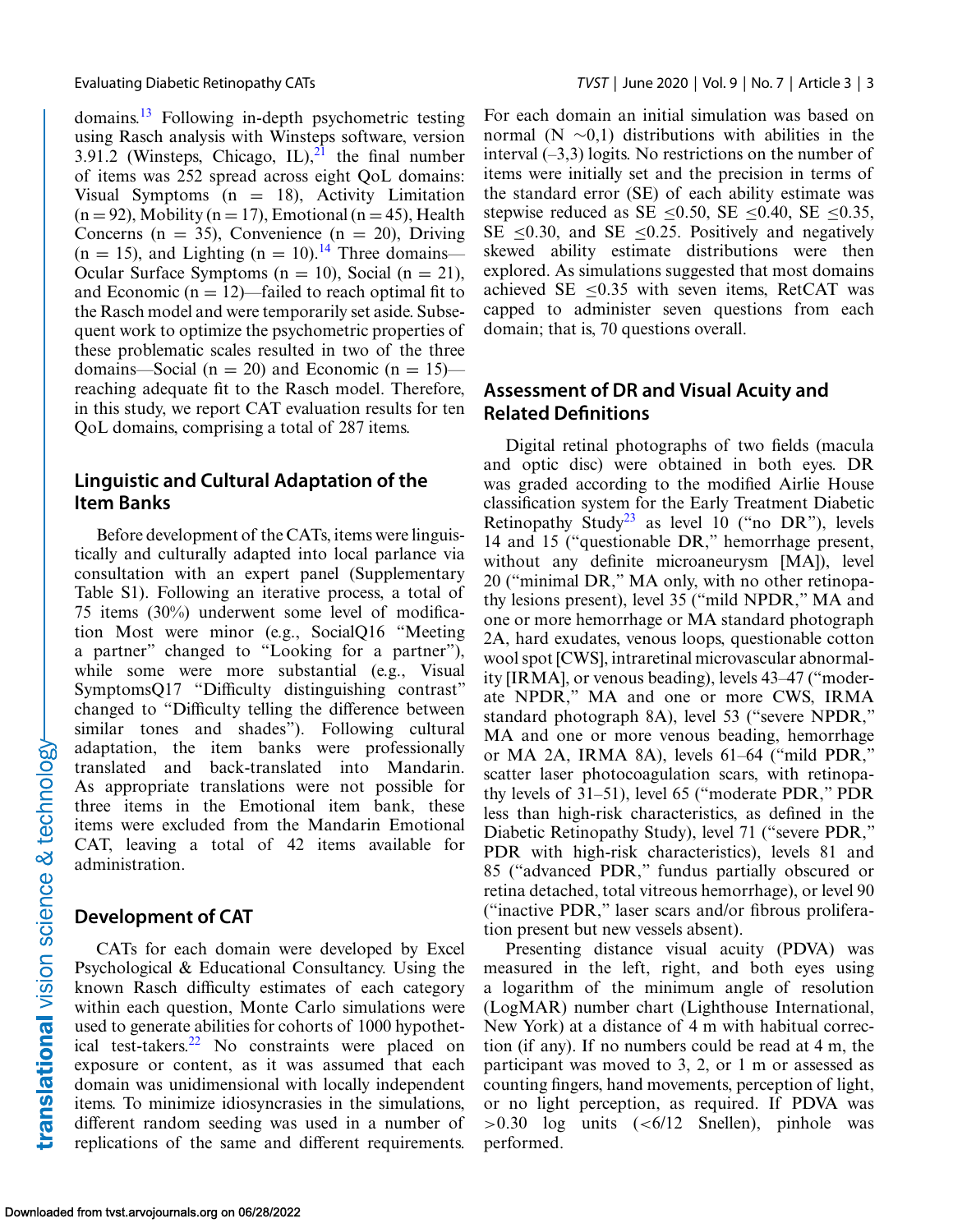#### **Other Measures**

Sociodemographic, medical and ocular history, and other questionnaire data were collected by trained interviewers during face-to-face interviews. Questionnaires included the Impact of Vision Impairment (IVI) profile,  $24,25$  $24,25$  the Quality of Vision ( $\dot{Q}oV$ ) questionnaire, $26$  and the Generalized Self-Efficacy Scale (GSES).<sup>[27](#page-11-0)</sup> The 28-item IVI is a vision-related QoL scale comprised of three independently scored scales; namely, Reading and Accessing Information ("Reading"), Mobility and Independence ("Mobility"), and Emotional Well-Being ("Emotional"). Higher scores indicate better VRQoL outcomes. The 30-item  $OoV$  questionnaire<sup>26</sup> assesses ten symptoms (e.g., glare, blurred vision, distortion), rated on a 4-point scale for frequency, severity, and degree of annoyance. The frequency scale was used in this study. Higher scores represent greater frequency of visual symptoms; scores were reversed during Rasch analysis. The 10-item GSES is designed to assess optimistic selfbeliefs to cope with difficult demands in life. Higher scores indicate better self-efficacy. The IVI, QoV, and GSES were analyzed using Rasch analysis with Winsteps software, version 4.2.0 (Winsteps), $28$  and the Andrich rating scale model. $^{21}$  $^{21}$  $^{21}$ 

#### **Data Analyses**

Sociodemographic and clinical characteristics of the study population were examined using proportions, means, medians, percentiles, and standard deviation (SD) and computed using Stata version 14 (StataCorp, College Station, TX). Our primary goal was to assess the efficiency of the ten CATs, defined as mean SEM and time taken (in minutes) to complete each CAT. As Emotional scores were significantly lower for those who answered in Mandarin compared with English  $(\beta -1.10)$ [confidence Interval] CI –1.30 to –0.89,  $P < 0.001$ ), independent of age, gender, DR severity, and visual impairment (VI), we report results for the Emotional test separately by language.

As a secondary evaluation, we explored test precision and IER. We used the test information function (TIF) to examine test precision. TIF is calculated by summing the information provided by all individual items in the bank and identifies where the test has the highest/lowest measurement precision. The TIF curve peak indicates the range of the trait best measured by that instrument. Therefore, TIF values are related to the calculation of the SE of the person ability estimates by the formula SE  $1/\sqrt{T}$ IF.<sup>[29](#page-11-0)</sup> The average SE of estimates for people was calculated at four different score ranges (by centering the person measures to have a mean of 3.0) to determine the precision of each CAT score at different participant levels of each construct. CIs of the estimates were generated by multiplying the SE by a *z* score corresponding to certain CIs. The IER identifies which items are administered most often in each CAT test and is influenced by item difficulty, the distribution of patients' levels of each construct, and whether there are similar items in the item bank. $30$  We assessed the proportion of items administered overall and  $\geq$  50% of the time.

Finally, we assessed the validity of RetCAT using CTT methods. For convergent validity, we correlated CAT scores with scores from the QoV questionnaire and the Reading, Mobility, and Emotional IVI scales using Pearson's correlation coefficient. Correlations were chosen based on a hypothesized moderate (0.3 >  $r \leq 0.70$ <sup>31</sup> relationship between scores (e.g., Emotional CAT was correlated with Emotional IVI). For divergent validity, we correlated all ten CATs with the GSES, as we expected little to no relationship  $(r < 0.3)$ . For criterion validity, we compared Student's *t*-test CAT scores across minimal to mild NPDR, moderate to severe NPDR, and PDR as well as three levels of binocular VI: none (LogMAR <0.3), mild  $(>0.3$  to LogMAR  $\leq$ 0.60), and moderate to severe (LogMAR >0.60). *P* trend was calculated using a Wald test of the beta coefficient after performing a linear regression of each CAT score against DR severity and binocular VI as continuous variables. As 105 and 104 did not answer Economic and Driving, respectively, we did not assess criterion validity for these scales.

#### **Results**

#### **Sociodemographic and Clinical Characteristics**

A total of 183 participants (mean age  $\pm$  SD, 56.4  $\pm$  11.9 years; 61% male; 66% Chinese) answered RetCAT [\(Table 1\)](#page-4-0). Mean  $\pm$  SD duration of diabetes was  $17.2 \pm 15.0$  years and 80 (44%) participants were on insulin. Of the 183 participants, 45 (26.8%), 58 (34.5%), and 64 (38%) had minimal to mild NPDR, moderate to severe NPDR, and PDR in the worse eye, respectively. Participants' mean  $\pm$  SD binocular presenting distance visual acuity was  $0.21 \pm 0.20$  LogMAR [\(Table 1\)](#page-4-0).

#### **Evaluation of RetCAT**

#### **CAT Efficiency**

The mean SEM for RetCAT was 0.351, with values ranging from  $0.272 \pm 0.130$  for Economic to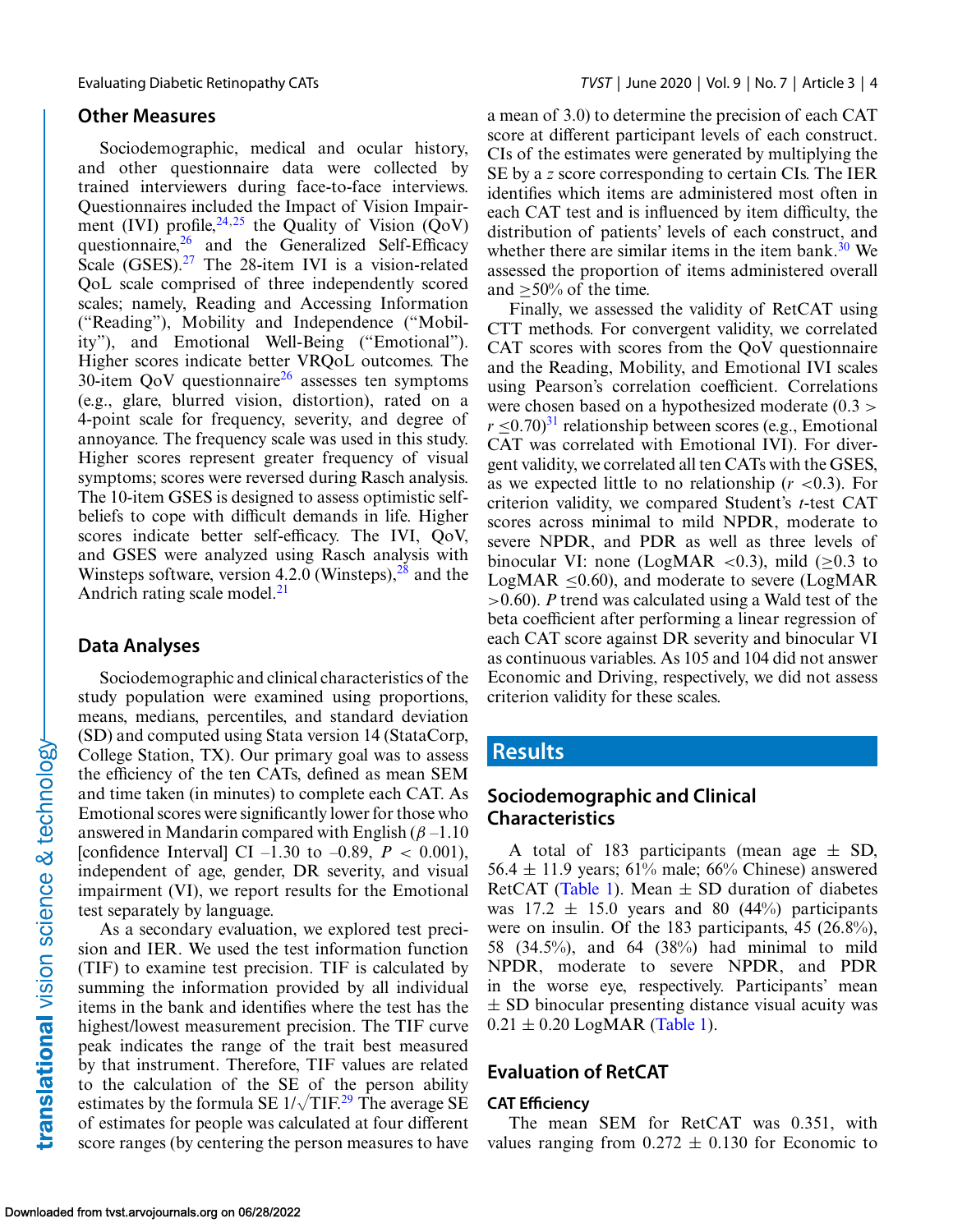#### <span id="page-4-0"></span>**T[a](#page-5-0)ble 1.** Sociodemographic and Clinical Characteristics of Participants  $(N = 183)^a$

| Variable                                          | n(%)       |
|---------------------------------------------------|------------|
| Insulin use (yes)                                 | 80 (43.7)  |
| Male                                              | 112(61.2)  |
| Ethnicity                                         |            |
| Chinese                                           | 120 (65.6) |
| Indian                                            | 28(15.3)   |
| Malay                                             | 35(19.1)   |
| Language of assessment                            |            |
| English                                           | 131 (71.6) |
| Mandarin                                          | 52 (28.4)  |
| <b>Marital status</b>                             |            |
| Never married                                     | 28 (15.3)  |
| Married/de facto                                  | 131 (71.6) |
| Divorced/separated/widowed                        | 24(13.1)   |
| <b>Education level</b>                            |            |
| None or primary level                             | 35 (19.3)  |
| Secondary level                                   | 79 (43.7)  |
| A level, polytechnic diploma, vocational training | 45 (24.9)  |
| Undergraduate or postgraduate university degree   | 22(12.2)   |
| Main language spoken at home                      |            |
| English                                           | 62 (33.9)  |
| Mandarin                                          | 49 (26.8)  |
| Malay                                             | 27 (14.8)  |
| Tamil                                             | 12(6.6)    |
| Other <sup>b</sup>                                | 33 (18.0)  |
| <b>Employment status</b>                          |            |
| Working                                           | 78 (42.6)  |
| Not working                                       | 105 (57.4) |
| Monthly household Income (SGD)                    |            |
| $<$ \$1000                                        | 28 (15.4)  |
| $$1000$ to $<$ \$2000                             | 27 (14.8)  |
| \$2000 to $<$ \$5000                              | 41 (22.5)  |
| $\geq$ \$5000                                     | 39 (21.4)  |
| Housing type                                      |            |
| HDB 1-2 rooms                                     | 15(8.2)    |
| HDB 3 rooms                                       | 40 (21.9)  |
| HDB 4 rooms                                       | 69 (37.7)  |
| HDB 5 rooms, executive flat                       | 42 (23.0)  |
| Condo, private apartment, landed property         | 17(9.3)    |
| How many people in dwelling                       |            |
|                                                   | 46 (25.1)  |
| $\overline{2}$                                    | 94 (51.4)  |
| >2                                                | 43 (23.5)  |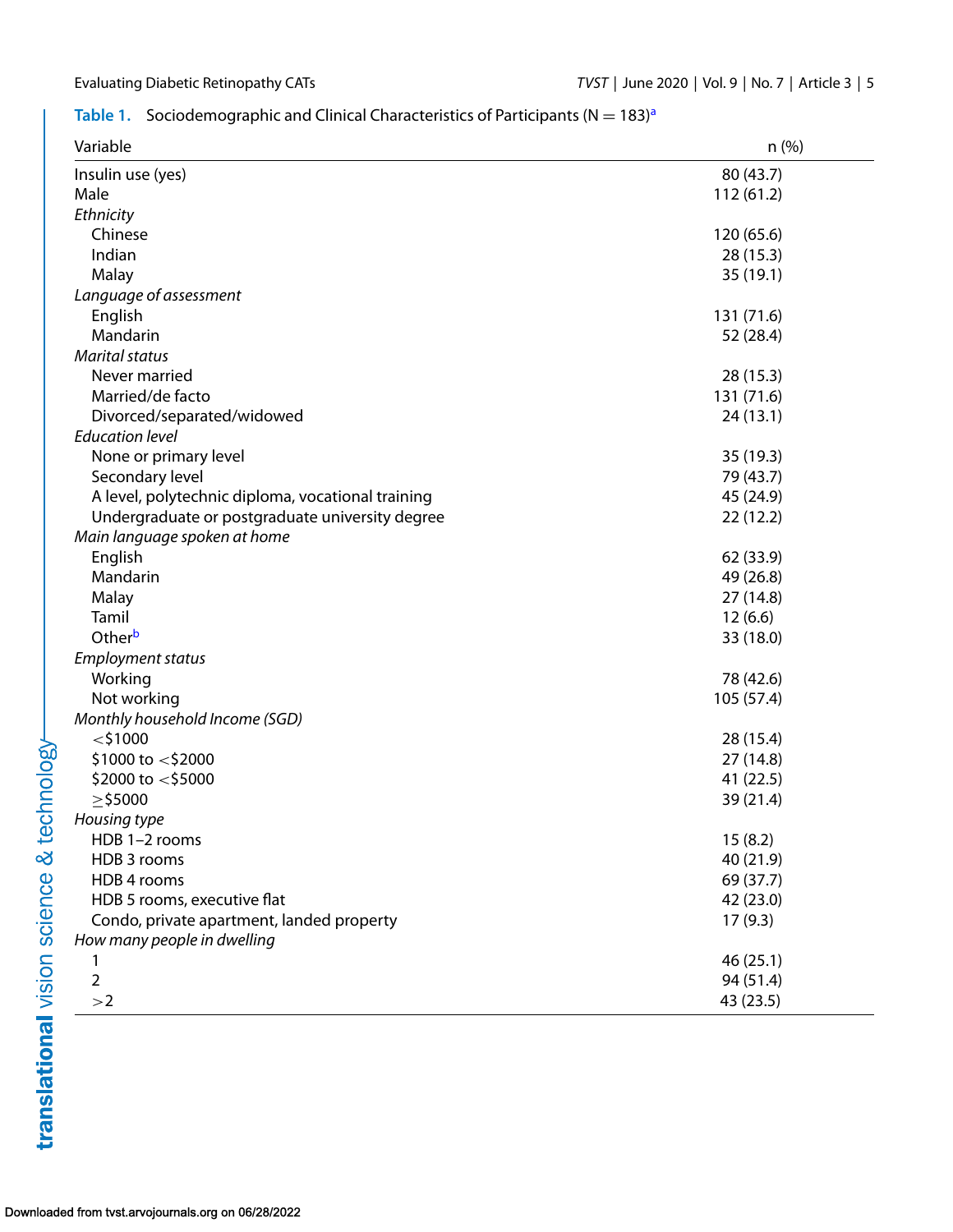#### <span id="page-5-0"></span>**Table 1.** Continued

| Variable                                                | $n$ (%)                 |
|---------------------------------------------------------|-------------------------|
| Other diabetes complications (self-reported) $\epsilon$ |                         |
| None                                                    | 121(66.1)               |
| 1                                                       | 39(21.3)                |
| >1                                                      | 23(12.6)                |
| Comorbidities (self-reported) <sup>d</sup>              |                         |
| None                                                    | 29 (15.9)               |
| 1                                                       | 39 (21.3)               |
| >1                                                      | 115(62.8)               |
| Self-rated health                                       |                         |
| Very good to excellent                                  | 20(10.9)                |
| Good                                                    | 67 (36.6)               |
| Fair                                                    | 72 (39.3)               |
| Poor                                                    | 24(13.1)                |
| History of other eye diseases (self-reported)           |                         |
| Glaucoma                                                | 1(0.6)                  |
| Age-related macular degeneration                        | 1(0.6)                  |
| Cataract                                                | 120 (65.6)              |
| Other                                                   | 22(12.0)                |
| Severity of DR (worse eye)                              |                         |
| Minimal NPDR (level 20)                                 | 9(5.2)                  |
| Mild NPDR (level 35)                                    | 36(20.8)                |
| Moderate NPDR (level 43)                                | 38 (22.0)               |
| Moderately severe NPDR (level 47)                       | 16(9.3)                 |
| Severe NPDR (level 53)                                  | 4(2.3)                  |
| Mild PDR (level 61)                                     | 4(2.3)                  |
| Moderate PDR (level 65)                                 | 6(3.5)                  |
| Severe PDR (level 71)                                   | 15(8.7)                 |
| Advanced PDR (levels 81 and 85)                         | 2(1.2)                  |
| Inactive PDR (level 90)                                 | 37 (21.4)               |
| Severity of DME (worse eye)                             |                         |
| No DME                                                  | 86 (49.7)               |
| DME (not CSME)                                          | 24 (13.9)               |
| <b>CSME</b>                                             | 63 (36.4)               |
| Severity of binocular vision impairment                 |                         |
| None                                                    | 142 (77.6)              |
| Mild                                                    | 27(14.8)                |
| Moderate to severe                                      | 14(7.7)                 |
| Continuous variables                                    | Mean (SD); median (IQR) |
| Age (years)                                             | 56.36 (11.92); 58 (17)  |
| Duration of diabetes (years)                            | 17.23 (10.65); 17 (15)  |
| Presenting distance binocular visual acuity (LogMAR)    | 0.21(0.20); 0.18(0.22)  |

CSME, clinically significant macular edema; DME, diabetic macular edema; HDB, housing development board; IQR, interquartile range; LogMAR, logarithm of the minimum angle of resolution; NPDR, nonproliferative diabetic retinopathy; PDR, proliferative diabetic retinopathy; SGD, Singapore dollar.

<sup>a</sup>Percentages for some variables may not equal 100% because of missing data.

**bIncludes Chinese dialects, such as Hokkein, Teochew, Hakka, Hainanese, and Cantonese.** 

<sup>c</sup>Includes diabetic coma, severe hypoglycemia, kidney disease, nerve damage, oral health problems, gangrene, foot ulcers, and impotence.

dIncludes hypertension, angina or heart attack, irregular heartbeat, stroke, dyslipidemia, asthma, anemia, migraine, arthritis, and osteoporosis.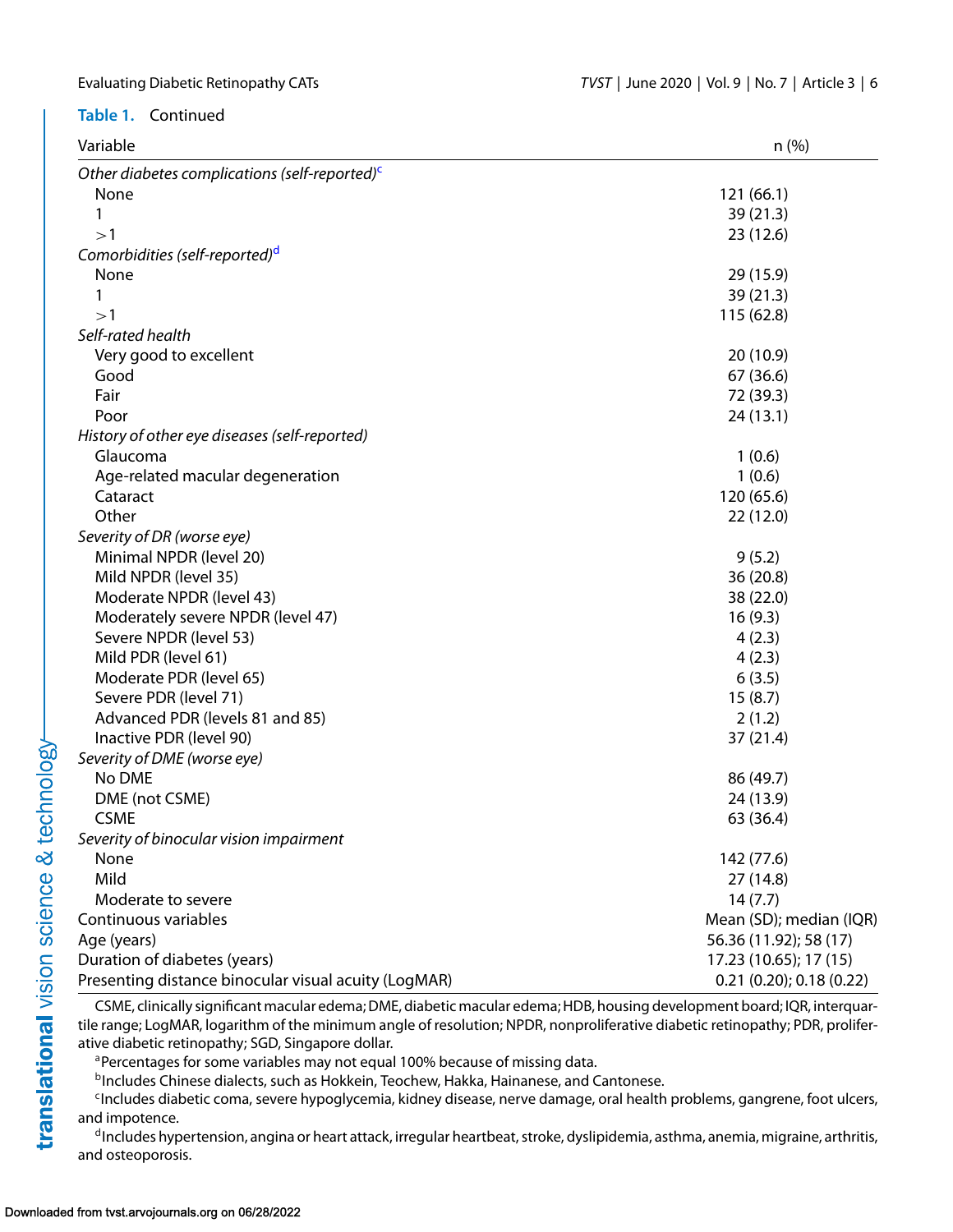|                            | <b>Items</b>  |                         |                          |            |            | Time Taken              |
|----------------------------|---------------|-------------------------|--------------------------|------------|------------|-------------------------|
|                            | Available for | Mean (SD)               |                          | Minimum    | Maximum    | (Mins), Median          |
| Domain                     | <b>CAT</b>    | Score                   | Mean (SD) SEM            | Score      | Score      | I(QR)                   |
| <b>Visual Symptoms</b>     | 18            | 1.50(0.55)              | 0.460(0.13)              | $-0.94$    | 1.91       | 1.48(1.01)              |
| <b>Activity Limitation</b> | 84            | 1.07(0.77)              | 0.315(0.120)             | $-0.85$    | 2.08       | 3.28(2.52)              |
| Mobility                   | 17            | 2.30(0.23)              | 0.360(0.060)             | 0.73       | 2.59       | 1.22(0.99)              |
| Emotional                  | 45            | 1.75(0.49) <sup>a</sup> | 0.390(0.79) <sup>a</sup> | $-0.76a$   | $-1.29a$   | 1.23(1.22) <sup>a</sup> |
|                            |               | $0.65(0.83)^b$          | $0.484(0.13)^b$          | $2.15^{b}$ | $2.15^{b}$ | 1.31 $(0.89)^b$         |
| <b>Health Concerns</b>     | 35            | 0.71(0.69)              | 0.290(0.110)             | $-1.43$    | 1.60       | 1.78(1.29)              |
| Social                     | 20            | 0.90(0.21)              | 0.380(0.100)             | 0.33       | 1.06       | 1.57(1.13)              |
| Convenience                | 20            | 1.13(0.25)              | 0.351(0.100)             | 0.40       | 1.43       | 2.12(1.83)              |
| Economic <sup>c</sup>      | 15            | 0.59(0.73)              | 0.272(0.130)             | 0.73       | 1.69       | 2.11(1.63)              |
| Driving <sup>d</sup>       | 15            | 1.60(0.33)              | 0.350(0.090)             | 0.65       | 1.86       | 1.12(1.63)              |
| Lighting                   | 10            | 0.17(0.36)              | 0.310(0.130)             | $-0.78$    | 0.76       | 1.95(1.53)              |
| Total                      | 252           |                         | 0.351                    |            |            | 1.79 mins               |

#### **Table 2.** CAT Results for Ten Diabetic Retinopathy CATs

aEnglish speakers.

**b**Mandarin speakers.

 $c_n$  = 105 did not answer this domain because they did not work for reasons other than their DR or vision.

 $d_n = 104$  did not answer this domain because they did not drive for reasons other than their DR or vision.

 $0.484 \pm 0.130$  for Emotional-Mandarin (Table 2). Mean SEM was lower for Emotional in English speakers compared with Mandarin speakers (0.390 vs. 0.484, respectively). For some CATs—namely, Mobility, Social, Convenience, and Driving—the average SE exceeded the observed SD (Table 2), suggesting that intrinsic measurement error was high for these CATs. $32$ The median time to answer each RetCAT test was 1 minute 47 seconds (range, 1 minute 7 seconds for Driving to 3 minutes 17 seconds for Activity Limitation).

#### **Psychometric Evaluation**

*Test Precision.* Test precision (represented by TIF) of RetCAT was excellent (Supplementary Table S2), especially for the larger item banks, such as Activity Limitation (TIF  $= 48.02$ ) and Emotional (TIF  $= 28.37$ ). Smaller item banks, such as Lighting, had comparatively lower test precision (TIF  $= 6.01$ ). As seen in the Figure, the TIF curve for the entire Activity Limitation test pool  $(n = 92$  items) peaked at 0.02 logits on the ability scale, at which point the SE was lowest (and the test most precise) for participants. Test information decreased substantially and SE increased at the extreme ends of the spectrum  $(-4,4 \text{ logits})$ . A similar pattern was observed for the other nine RetCAT tests (Supplementary Figure S1). When we categorized participants' scores into different bins across the ability spectrum, scores in the lowest two bins  $\left( < 2.0 \right)$  and 2.0 to  $\langle 3.0 \rangle$  were unequivocally the most precisely estimated [\(Table 3\)](#page-7-0). As scores moved into the highest



**Figure.** TIF curve of the Activity Limitation CAT. A higher level of information indicates greater measurement precision at that point along the scale. For the Activity Limitation CAT, the TIF curve peaked around zero on the ability scale (exact value  $= 0.02$ ).

two bins (3.0 to <3.5 and  $\geq$ 3.5), precision levels decreased. For example, for Activity Limitation, the most and least precisely estimated score ranges were  $\leq$  2.0 (0.185  $\pm$  0.007) and  $>$  3.5 (0.443  $\pm$  0.020), respectively.

*Item Exposure Rate.* The IER varied across RetCAT [\(Table 4\)](#page-7-0). For Visual Symptoms, Health Concerns, and Economic, all available items were administered (100% IER), while less than half the items available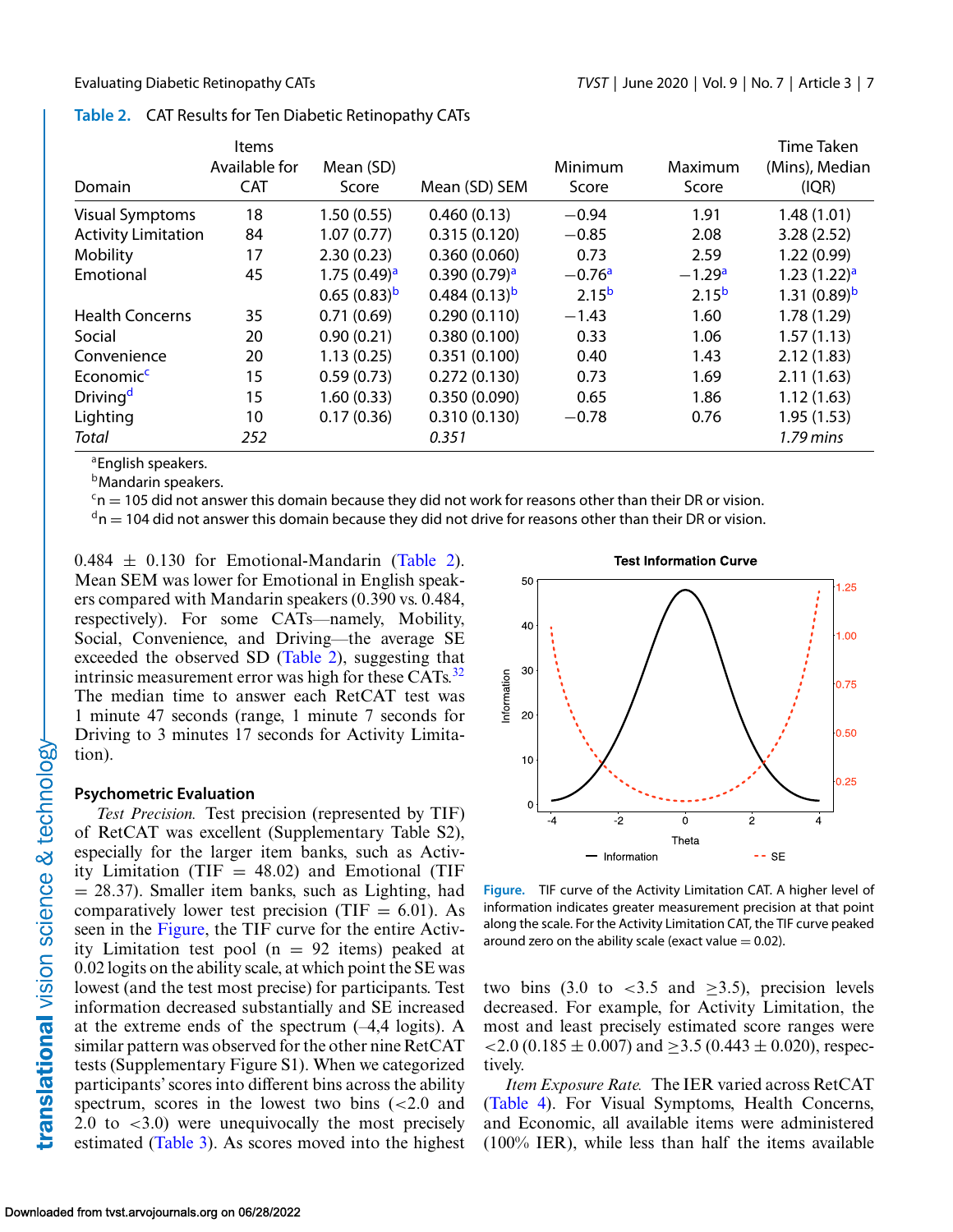| Score Range <sup>a</sup>   |                   |                   |                   |                   |                |
|----------------------------|-------------------|-------------------|-------------------|-------------------|----------------|
| <b>QoL Domain</b>          | < 2.0             | 2.0 to $<$ 3.0    | 3.0 to $<$ 3.5    | $\geq$ 3.5        | Median Ability |
| <b>Visual Symptoms</b>     | $0.232 \pm 0.008$ | $0.343 \pm 0.017$ | $0.513 \pm 0.017$ |                   | 3.2            |
|                            | $n = 19$          | $n = 26$          | $n = 138$         |                   |                |
| <b>Activity Limitation</b> | $0.185 \pm 0.007$ | $0.215 \pm 0.008$ | $0.299 \pm 0.013$ | $0.443 \pm 0.020$ | 3.2            |
|                            | $n = 25$          | $n = 46$          | $n = 45$          | $n = 67$          |                |
| Mobility                   | $0.428 \pm 0.005$ | $0.316 \pm 0.008$ | $0.373 \pm 0.009$ |                   | 3.0            |
|                            | $n = 2$           | $n = 35$          | $n = 146$         |                   |                |
| Emotional                  | $0.309 \pm 0.068$ | $0.482 \pm 0.038$ | $0.368 \pm 0.003$ | $0.410 \pm 0.011$ | 3.5            |
|                            | $n = 13$          | $n = 51$          | $n = 20$          | $n = 96$          |                |
| <b>Health Concerns</b>     | $0.194 \pm 0.013$ | $0.193 \pm 0.006$ | $0.271 \pm 0.006$ | $0.449 \pm 0.027$ | 3.2            |
|                            | $n = 18$          | $n = 43$          | $n = 77$          | $n = 45$          |                |
| Social                     |                   | $0.259 \pm 0.010$ | $0.462 \pm 0.003$ |                   | 3.2            |
|                            |                   | $n = 70$          | $n = 113$         |                   |                |
| Convenience                |                   | $0.269 \pm 0.007$ | $0.443 \pm 0.012$ |                   | 3.0            |
|                            |                   | $n = 96$          | $n = 87$          |                   |                |
| Economic                   | $0.202 \pm 0.005$ | $0.189 \pm 0.010$ | $0.232 \pm 0.008$ | $0.439 \pm 0.052$ | 3.2            |
|                            | $n = 13$          | $n = 27$          | $n = 36$          | $n = 27$          |                |
| Driving                    |                   | $0.236 \pm 0.017$ | $0.387 \pm 0.015$ |                   | 3.1            |
|                            |                   | $n = 21$          | $n = 59$          |                   |                |
| Lighting                   |                   | $0.217 \pm 0.003$ | $0.364 \pm 0.026$ | $0.533 \pm 0.000$ | 3.0            |
|                            |                   | $n = 101$         | $n = 55$          | $n = 27$          |                |

<span id="page-7-0"></span>

|  |  | Table 3. Average SE and 95% CI at Different Impairment Score Ranges for Diabetic Retinopathy Item Banks |  |
|--|--|---------------------------------------------------------------------------------------------------------|--|
|  |  |                                                                                                         |  |

Shaded cells represent the score range with the lowest SE (i.e. the most precise measurement). <sup>a</sup>Rasch scores for each domain were centered to have a mean of 3.0.

| Domain                     | Items Available for CAT | Items Administered (%) | Exposure Rate $(>50\%)$ |
|----------------------------|-------------------------|------------------------|-------------------------|
| <b>Visual Symptoms</b>     | 18                      | 18 (100.0)             | 7(38.9)                 |
| <b>Activity Limitation</b> | 84                      | 61(72.7)               | 11(13.0)                |
| Mobility                   | 17                      | 10(58.8)               | 7(41.2)                 |
| Emotional                  | 45                      | 28(62.2)               | 7(15.6)                 |
| <b>Health Concerns</b>     | 35                      | 35 (100.0)             | 3(8.6)                  |
| Social                     | 20                      | 13(65.0)               | 7(35.0)                 |
| Convenience                | 20                      | 7(35.0)                | 7(35.0)                 |
| Economic                   | 15                      | 15 (100.0)             | 5(33.3)                 |
| <b>Driving</b>             | 15                      | 7(46.7)                | 7(46.7)                 |
| Lighting                   | 10                      | 8(80.0)                | 7(70.0)                 |

|  | Table 4. Item Exposure Rates for Ten Diabetic Retinopathy CATs |  |
|--|----------------------------------------------------------------|--|
|  |                                                                |  |

in the Convenience (35%) and Driving (46.7%) item banks were administered. Similarly, some tests had a high proportion of items administered  $>50\%$  of the time (e.g., Lighting, 70%), while some tests had only a small proportion of frequently administered items (e.g., Health Concerns, 8.6%). For most tests,  $30\%$ –40% of items were administered  $>50\%$  of the time.

#### **Validity**

*Convergent and Divergent Validity.* Most RetCAT tests demonstrated expected moderate correlations with related scales (e.g., Mobility and IVI Mobility, *r* = 0.461; Supplementary Table S3). Although correlations between Convenience and Driving CATs and respective scales were statistically significant, they were slightly weaker than expected  $(<0.3)$ , and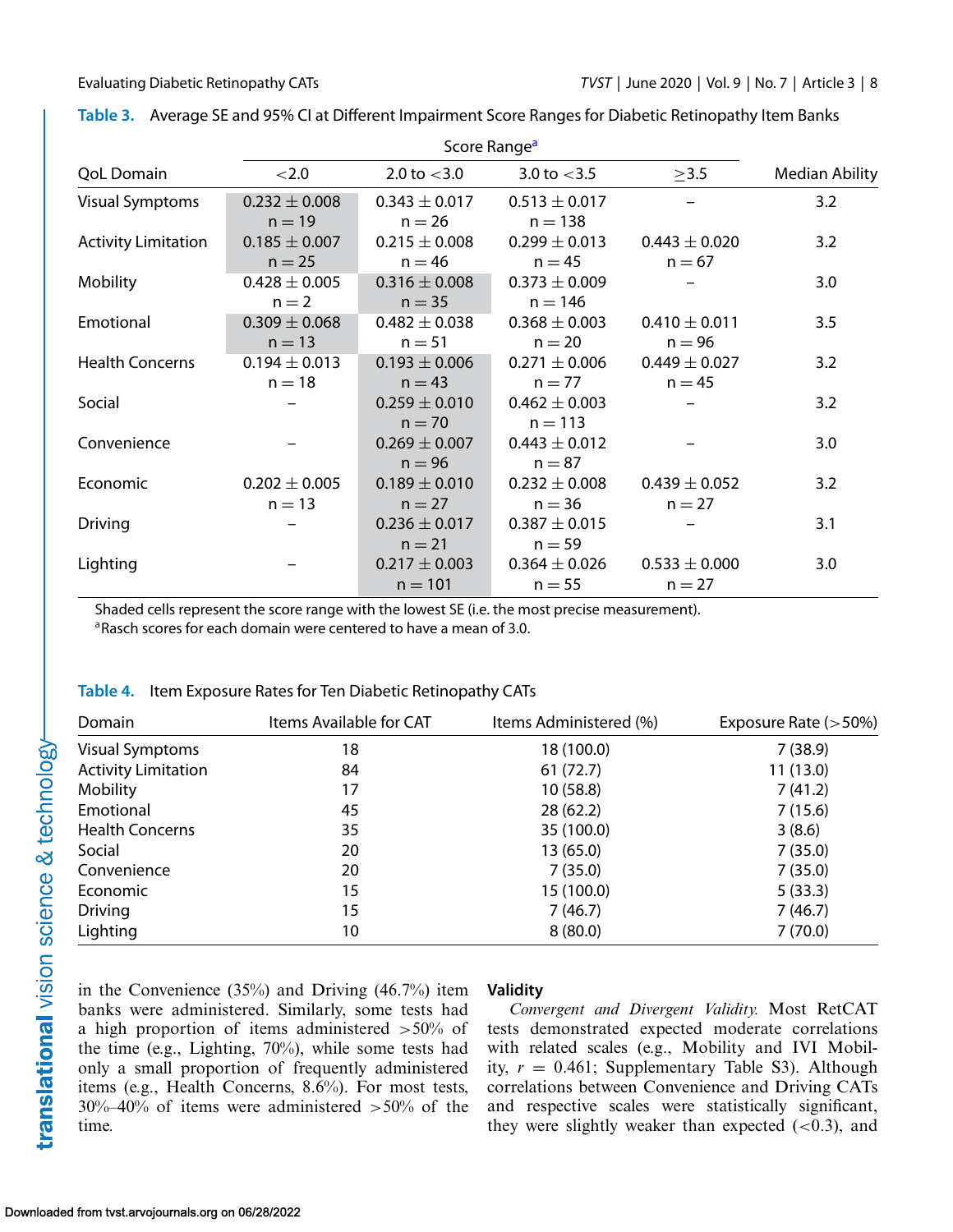Visual Symptoms was not correlated at all with QoV  $(r = 0.082)$ , although it was moderately correlated with IVI Mobility and IVI Reading. Activity Limitation and Lighting showed slightly stronger correlations than expected  $(>0.49)$ . All RetCAT tests showed good divergent validity (Supplementary Table S3), with low correlations with GSES scores.

*Criterion Validity.* Four RetCAT tests (Activity Limitation, Health Concerns, Lighting, and Visual Symptoms) demonstrated reductions in test scores as DR severity increased (Supplementary Table S4). For example, Lighting scores were 0.28 (0.18–0.38), 0.16 (0.07–0.25), and 0.08 (–0.00 to 0.17) for minimal to mild NPDR, moderate to severe NPDR, and PDR, respectively ( $P$  trend = 0.004). The trend was not evident in the remaining RetCAT tests. For binocular VI, RetCAT scores consistently decreased as the severity of VI worsened for all domains except Convenience (Supplementary Table S5). For example, Activity Limitation scores were 1.21 (1.09–1.33), 0.77 (0.49–1.04), and 0.22 (–0.16 to 0.59) for no VI, mild VI, and moderate to severe VI, respectively (*P* trend < 0.001).

#### **Discussion**

Overall, RetCAT provides efficient, precise, and valid measurement of the impact of DR on QoL. While some CATs functioned well using only seven items and taking less than two minutes to administer per test, others would have benefited from more items to provide reliable measurement. To overcome this issue, future application of RetCAT will employ a stopping rule based on SE rather than number of items. Test precision was good overall, particularly for the larger item banks (>30 items). Measurement precision was highest for participants at the lower ends of the ability spectrum (i.e., most impaired) but comparatively lower for those at the higher ends (i.e., least impaired). As such, the tests are recommended for use in populations with vision-threatening DR, as measurement precision may be suboptimal in populations with earlystage disease. The IER varied across RetCAT; however, for most tests, 30%–40% of items were administered >50% of the time. Overall, RetCAT demonstrated excellent convergent and divergent validity and moderate criterion validity findings. With the potential to reduce respondent burden without sacrificing measurement precision, RetCAT may appeal to clinicians who wish to improve the patient experience of completing PROMs, pharmaceutical companies that wish to report the patient-centered impact of novel treatment

interventions, health care organizations that wish to optimize care quality, and policy planners who wish to inform guidelines and resource allocation. RetCAT is available for use by contacting the corresponding author of the study.

The average SEM for RetCAT (0.351) was good, with certain CATs, such as Health Concerns and Economic, having very high measurement precision (SEM 0.290 and 0.272, respectively). However, others, such as Visual Symptoms (SEM 0.460) and Emotional-Mandarin (SEM 0.484), had comparatively lower precision. Moreover, four domains—Mobility, Social, Convenience, and Driving—had a high level of intrinsic measurement error impacting their ability to provide meaningful results,  $32$  which is likely due to the number of items being capped at seven. Administration of more items from the item banks of these domains would have improved their standard errors and increased the reliability of scores. To overcome this issue, future application of RetCAT will employ SE as the stopping rule rather than a maximum number of items. Although this may increase the time needed to complete the tests, it will greatly enhance the ability of these CATs to detect meaningful differences in person abilities.

Overall, RetCAT had excellent TIFs, suggesting that items within each bank carried a high level of relevant information. Generally, a TIF of 10 is considered excellent.<sup>[9](#page-10-0)</sup> Six RetCAT tests achieved this, with some, like Activity Limitation, reaching a TIF of nearly 50. However, it is important to note that the maximum TIF values apply to one specific person measure, and for many CATs these maxima occurred outside the range of person measures observed in the study. As such, the TIF values reported in our study reflect the theoretical rather than actual information levels in our study sample. Smaller item banks ( $n = 10-18$  items) had TIFs between 5 and 10, suggesting that having  $\langle 20 \rangle$  items in a bank may not be optimal for outcomes measurement. However, specific QoL constructs, such as "economic" or "mobility," may only be defined by a small set of relevant items and, as such, may struggle to achieve high TIFs. In such cases, the importance of measuring these less commonly reported constructs may outweigh their lower TIF values.

RetCAT demonstrated the most precise measurement for patients at the lower end of the ability spectrum and was comparatively less precise for less impaired individuals. These results suggest that harder items are needed to improve measurement precision for those more able patients and to reduce ceiling effects. However, given that clinical focus is usually on patients with the most QoL impairment, having less precise measurement for those with few QoL issues may not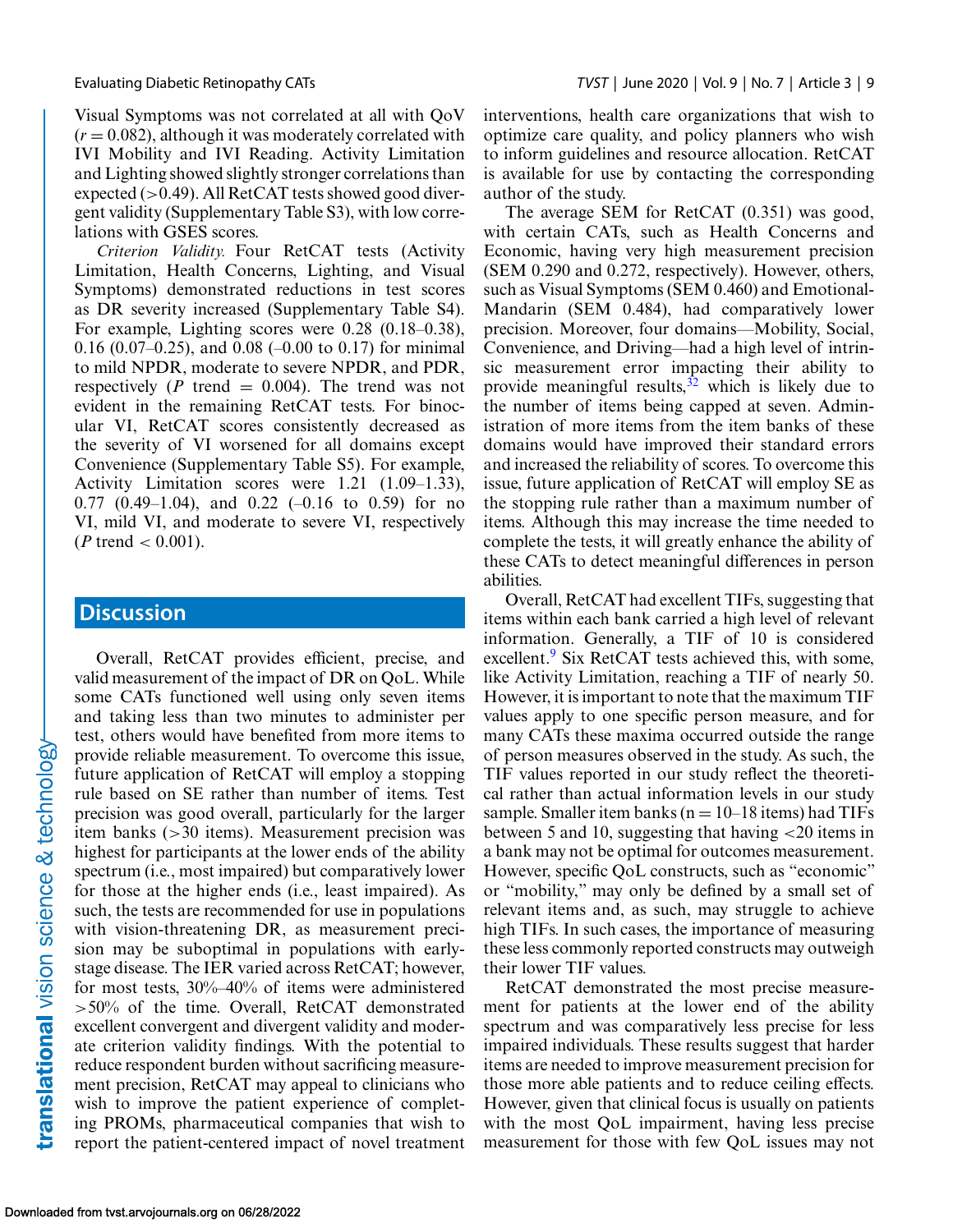be problematic. Nonetheless, as part of the continuing process of item bank development and refinement, we aim to further improve the targeting and precision of RetCAT through the addition of more high-quality and sensitive items. One advantage of item banking and CAT is the ability to replenish and recalibrate item banks when content becomes outdated or gaps in measurement are observed.<sup>[33](#page-11-0)</sup>

Overall, RetCAT displayed good convergent and divergent validity. However, the Visual Symptoms test showed almost no correlation with the QoV scores, which was unexpected since they shared similar content (e.g., "blurred vision," "fluctuating vision"). However, Visual Symptoms did correlate with IVI Reading and Mobility, providing sufficient evidence of convergent validity.

Six RetCAT tests (Activity Limitation, Visual Symptoms, Health Concerns, Lighting, Emotional, and Mobility) displayed evidence of criterion validity, being sensitive to DR and/or VI severity levels. Contrary to expectations, Convenience and Social demonstrated little relationship to either DR or VI. While these two QoL domains may lack relevance to people with DR, it is also possible that the study was not optimally powered to detect a statistically significant association between Convenience and Social and DR and VI severity. Despite oversampling patients with late-stage DR, we had only 27 patients with active PDR and 14 patients with moderate to severe binocular VI in our sample. More work is needed to explore the sensitivity of RetCAT across the spectrum of DR and VI in a larger sample as well as to determine which aspects of the visual function system (e.g., visual acuity, contrast sensitivity, depth perception, color vision) explain the most variance in QoL outcomes.

With its time-efficient administration and automated scoring, RetCAT will be a novel addition to ophthalmic research and clinical care. Results may be promptly integrated into patients' electronic medical records and immediately used to inform feedback and treatment, $34,35$  which aligns well with the current global initiative to incorporate PROM data in clinical care and the push toward value-based medicine.  $36-39$ For example, RetCAT data could be synthesized with patients' corresponding clinical data and used to generate an at-a-glance report to treat poor vision–related mental health and monitor change over time or pre- /post-treatment therapies. $5$  As recent advancements in treatments for eye diseases gain momentum, our comprehensive RetCAT instrument will be invaluable for use in clinical trials to compare the impact of novel treatment therapies from the patient's perspective. Similarly, RetCAT will allow researchers and policy planners to design and evaluate rehabilitation or educational programs for DR-related vision loss.

Strengths of our study include the robust practical and psychometric assessments of RetCAT and standardized eye tests, including fundus photographs and DR grading. Moreover, our results may be generalizable to Asian populations outside of Singapore, particularly English-speaking people with diabetic eye disease in China, Malaysia, and India as well as Mandarin speakers in China. However, more work may be required to replicate our results in Caucasian populations. Limitations include the relatively small sample size, particularly in those with severe disease, and the fact that test-retest and responsiveness data were not collected. While we endeavored to culturally and linguistically adapt the item banks, it is possible that differences in relation to perceptions of illness and responses to impairment may have persisted. Indeed, measurement precision was quite low in the Emotional-Mandarin CAT (SEM 0.484), suggesting that some items may have had a high degree of associated noise. Future work is required to better understand the cultural and linguistic issues associated with the EM-Mandarin CAT and to determine how to optimize its psychometric properties.

In summary, RetCAT is an efficient and psychometrically robust instrument to measure the impact of DR on QoL, particularly in people with greater levels of impairment. Future work will focus on improving the precision and targeting of some of the domains through the addition of high-quality items and recalibration of the item banks and employing a stopping rule based on SE rather than number of items. RetCAT may be useful for clinicians who wish to monitor patient DR risk and progress, pharmaceutical companies that wish to evaluate the patient-centered impact of new therapies, and eye clinics that wish to carry out value-based evaluations of patient care.

#### **Acknowledgments**

This project was funded by the National Health and Medical Research Council (NHMRC) Centre for Clinical Research Excellence (CCRE) (#529923); Translational Clinical Research in Major Eye Diseases, CCRE Diabetes, Novartis Pharmaceuticals Australia (#CRFB002DAU09T); SingHealth ACP Talent Development Grant (#R1383/69/2016); Duke-NUS Medical School Seed Funding; Royal Victorian Eye and Ear Hospital; and Lions Ride for Sight. Eva Fenwick was funded by an Australian NHMRC Early Career Fellowship (#1072987). Ecosse Lamoureux is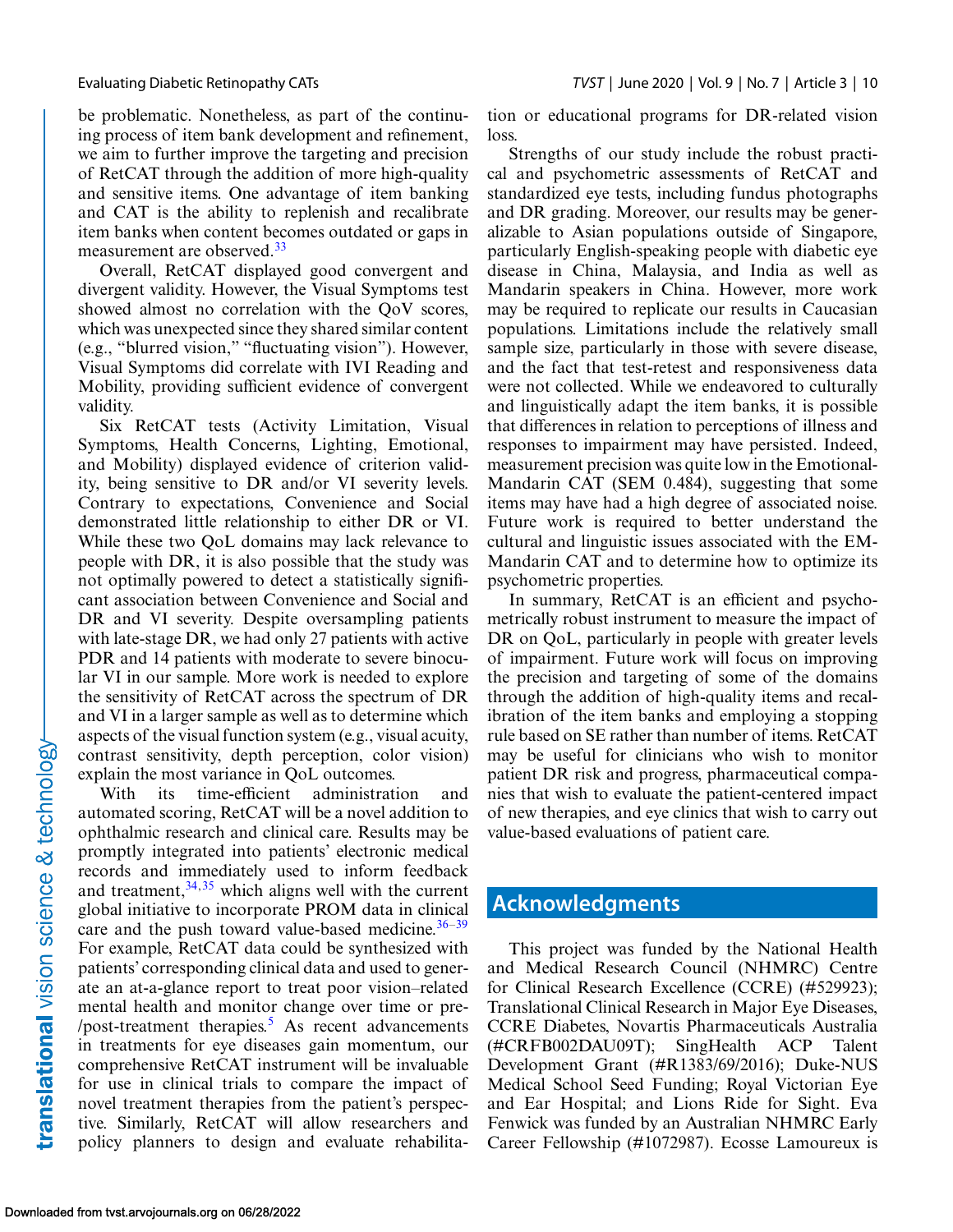<span id="page-10-0"></span>salary-supported by the Singapore National Medical Research Council Clinician Scientist Award. The Centre for Eye Research Australia receives operational infrastructure support from the Victorian Government. Sponsors and funding organizations had no role in the design or conduct of this research.

Disclosure: **E.K. Fenwick**, None; **J. Barnard**, None; **A. Gan**, None; **B.S. Loe**, None; **J. Khadka**, None; **K. Pesudovs**, None; **R. Man**, None; **S.Y. Lee**, None; **G. Tan**, None; **T.Y. Wong**, None; **E.L. Lamoureux**, None

## **References**

- 1. Cheung N, Mitchell P, Wong T. Diabetic retinopathy. *Lancet*. 2010;376:124–136.
- 2. Fenwick E, Pesudovs K, Rees G, et al. The impact of diabetic retinopathy: understanding the patient's perspective. *Br J Ophthalmol*. 2010;95:774–782.
- 3. Fenwick E, Rees G, Pesudovs K, et al. Social and emotional impact of diabetic retinopathy: a review. *Clin Exp Ophthalmol*. 2012;40:27–38.
- 4. Khoo K, Man R, Rees G, et al. The relationship between diabetic retinopathy and psychosocial functioning: a systematic review. *Qual Life Res*. 2019;28:2017–2039.
- 5. Snyder CF, Jensen RE, Segal JB, et al. Patientreported outcomes (PROs): putting the patient perspective in patient-centered outcomes research. *Med Care*. 2013;51(Suppl 3):73–79.
- 6. WHOQOL Group. *Measuring Quality of Life*. Geneva: The World Health Organisation; 1997.
- 7. Cella D, Gershon R, Lai JS, et al. The future of outcomes measurement: item banking, tailored short-forms, and computerized adaptive assessment. *Qual Life Res*. 2007;16(Suppl 1):133–141.
- 8. Wainer H, Dorans N, Flaugher R, et al. *Computerized Adaptive Testing: A Primer*. 2nd ed. London & New York: Routledge; 2000.
- 9. Embretson S, Reise SP. *Item Response Theory for Psychologists*. Mahwah, NJ: Lawrence Erlbaun Associates; 2000.
- 10. Bjorner J, Chang C-H, Thissen D, et al. Developing tailored instruments: item banking and computerized adaptive assessment. *Qual Life Res*. 2007;16:95–108.
- 11. Gershon RC. Computer adaptive testing. *J Appl Meas*. 2005;6:109–127.
- 12. Fenwick E, Pesudovs K, Khadka J, et al. The impact of diabetic retinopathy on quality of life:

qualitative findings from an item bank development project. *Qual Life Res*. 2012;21:1771–1782.

- 13. Fenwick E, Pesudovs K, Khadka J, et al. Evaluation of item candidates for a diabetic retinopathy quality of life item bank. *Qual Life Res*. 2013;22:1851–1858.
- 14. Fenwick E, Khadka J, Pesudovs K, et al. Diabetic retinopathy and macular edema quality-oflife item banks: development and initial evaluation using computerized adaptive testing. *Invest Ophthalmol Vis Sci*. 2017;58:6379–6387.
- 15. Jette A, Haley S, Tao W, et al. Prospective evaluation of the AM-PAC-CAT in outpatient rehabilitation settings. *Phys Ther*. 2007;87:385–398.
- 16. Becker J, Fliege H, Kocalevent RD, et al. Functioning and validity of a computerized adaptive test to measure anxiety (A-CAT). *Depress Anxiety*. 2008;25:E182–194.
- 17. Abberger B, Haschke A, Wirtz M, et al. Development and evaluation of a computer adaptive test to assess anxiety in cardiovascular rehabilitation patients. *Arch Phys Med Rehabil*. 2013;94:2433– 2439.
- 18. Barthel D, Otto C, Nolte S, et al. The validation of a computer-adaptive test (CAT) for assessing health-related quality of life in children and adolescents in a clinical sample: study design, methods and first results of the Kids-CAT study. *Qual Life Res*. 2017;26:1105–1117.
- 19. Marfeo EE, Ni P, Haley SM, et al. Scale refinement and initial evaluation of a behavioral health function measurement tool for work disability evaluation. *Arch Phys Med Rehabil*. 2013;94:1679–1686.
- 20. Brooke P, Bullock R. Validation of a 6 item cognitive impairment test with a view to primary care usage. *Int J Geriatr Psychiatry*. 1999;14:936–940.
- 21. Andrich D. A rating scale formulation for ordered response categories. *Psychometrika*. 1978;43:561– 573.
- 22. Barnard J. From simulation to implementation: two CAT case studies. *Pract Assess Res Eval*. 2018;23:1–7.
- 23. Early Treatment Diabetic Retinopathy Study Research Group. Grading diabetic retinopathy from stereoscopic color fundus photographs—an extension of the modified Airlie House classification. ETDRS report number 10. *Ophthalmology*. 1991;98(Suppl):786–806.
- 24. Lamoureux E, Pallant JF, Pesudovs K, et al. The Impact of Vision Impairment questionnaire: an evaluation of its measurement properties using Rasch analysis. *Invest Ophthalmol Vis Sci*. 2006;47:4732–4741.